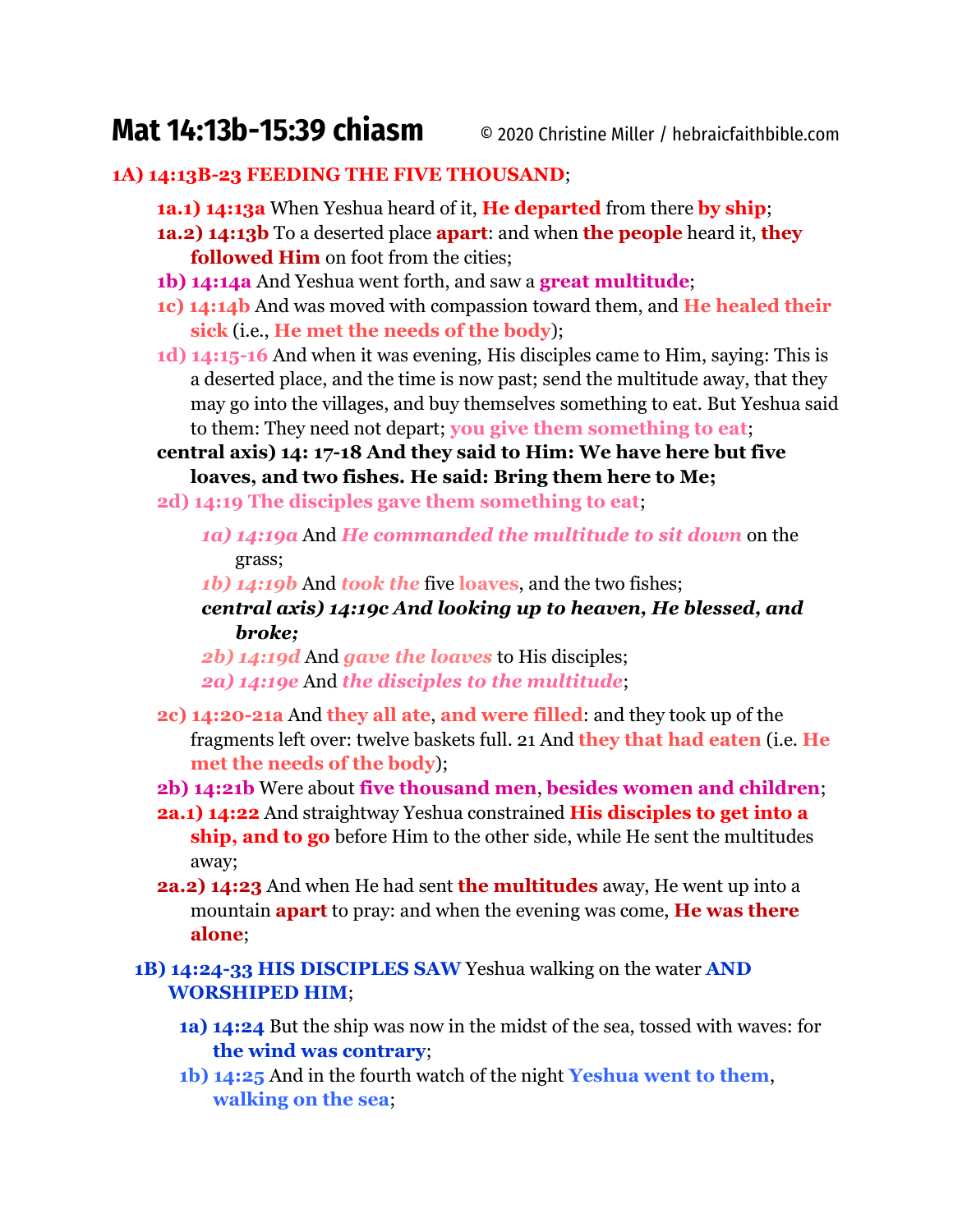- **1c.1) 14:26a** And when the disciples saw Him walking on the sea, **they were troubled**;
- **1c.2) 14:26b** Saying: **It is a spirit**;

**1c.3) 14:26c** And **they cried out for fear**;

- **central axis) 14:27a But straightway Yeshua spoke to them;**
- **2c.1) 14:27b** Saying: **Be of good cheer**;

**2c.2) 14:27c It is I**;

**2c.3) 14:27d Be not afraid**;

**2b) 14:28-32a Peter went to Yeshua**, **walking on the water**;

- *1a) 14:28-29a* And Peter answered Him and said: Lord, if it is You, bid me come to You on the water. And He said: Come. And when Peter was *come down out of the ship*;
- *1b) 14:29b He walked on the water*, to go to Yeshua;
- *central axis) 14:30a But when he saw the wind boisterous, he was afraid;*
- *2b) 14:30b-31* And *beginning to sink*, he cried, saying, Lord, save me. And immediately Yeshua stretched forth His hand, and caught him, and said to him: O you of little faith, why did you doubt? *2a) 14:32a* And when *they were come into the ship*;
- **2a) 14:32b-33 The wind ceased**. Then they that were in the ship came and worshiped Him, saying: Truly You are the Son of God;
- **1C) 14:34-36** And when they were gone over, they **CAME INTO THE LAND OF GENNESARET**. And when the men of that place knew of Him, they sent out into all that country round about, and brought to Him all that were diseased, and sought Him that they might only touch the tassels of His garment: and as **MANY** as touched **WERE MADE PERFECTLY WHOLE**;

#### **1D) 15:1-9** The **UNBELIEF** of the **SCRIBES AND PHARISEES**;

- **1a) 15:1-2** Then **THE SCRIBES AND PHARISEES**, who were of Jerusalem, came to Yeshua, saying: Why do Your disciples transgress **the tradition of the elders**? For they do not wash their hands when they eat bread;
- **1b) 15:3** But He answered and said to them: Why do you also **transgress the commandment of God by your tradition**?
- **1c) 15:4** For God commanded, saying: **Honor your father and mother**: and, He who curses father or mother, let him be put to death;
- **central axis) 15:5 But you say: Whoever shall say to his father or his mother, It is an offering, that which you might have had from me;**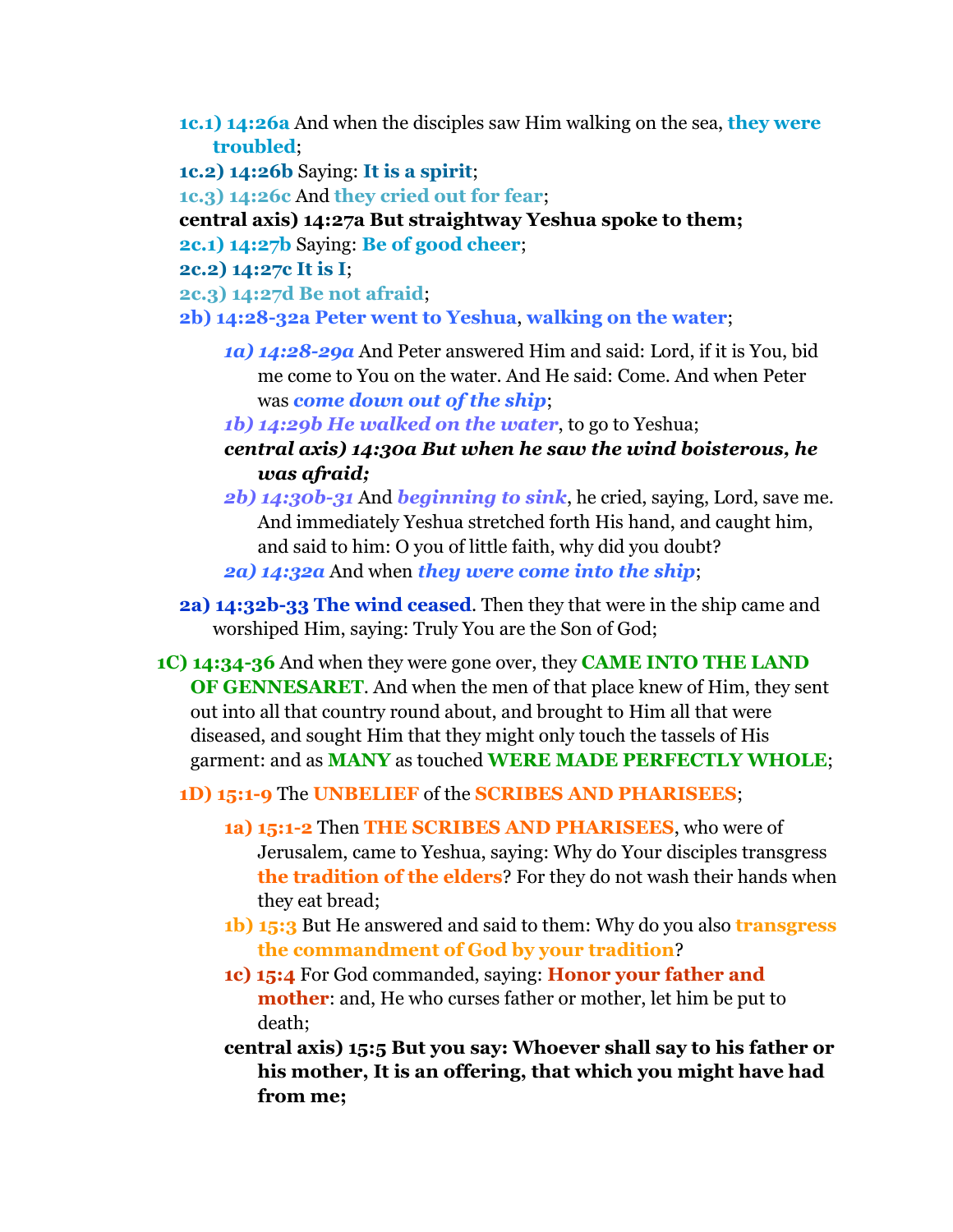- **2c) 15:6a** And **honor not his father or his mother**, he shall be free [from transgression];
- **1b) 15:6b** Thus you have **made the commandment of God of no effect by your tradition**;
- **2a) 15:7-9** You **HYPOCRITES**, well did Isaiah prophesy of you, saying: This people draws near to Me with their mouth, and honors Me with their lips; but their heart is far from Me. But in vain they do worship Me, teaching for doctrines **the commandments of men**;

### **CENTRAL AXIS) 15:10-20 YESHUA TEACHES ON DEFILEMENT;**

- **1a) 15:10-11** And He called the multitude, and said to them: Hear, and understand: It is not what goes into the mouth that defiles a man; but **what comes out of the mouth that defiles a man**;
- **1b) 15:12** Then His disciples came, and said to Him: Do You know that **the Pharisees** were offended, after they heard this saying?
- **central axis) 15:13 But He answered and said: Every plant, which My heavenly Father has not planted, shall be uprooted;**
- **2b) 15:14** Let them alone; **they are blind leaders** of the blind. And if the blind lead the blind, both shall fall into the ditch;
- **2a) 15:15-20 What comes out of the mouth** is from the heart, **that defiles a man**;
	- *1a) 15:15-17* Then Peter answered and said to Him: Explain this parable to us. And Yeshua said: Are you also yet without understanding? Do you not yet understand, that *whatever enters in at the mouth* goes into the belly, and is cast out into the dungheap?
	- *1b) 15:18* But those things which proceed out of the mouth come forth from the heart; and *they defile the man*;
	- *central axis) 15:19 For out of the heart proceeds evil thoughts, murders, adulteries, fornications, thefts, false witness, blasphemies;*
	- *2b) 15:20a These are the things which defile a man*;
	- *2a) 15:20b* But *to eat with unwashed hands* defiles not a man;
- **2D) 15:21-29a** The **FAITH** of a **CANAANITE WOMAN**;
	- **1a) 15:21** Then **Yeshua went from there**, and departed to the coasts of Tyre and Sidon;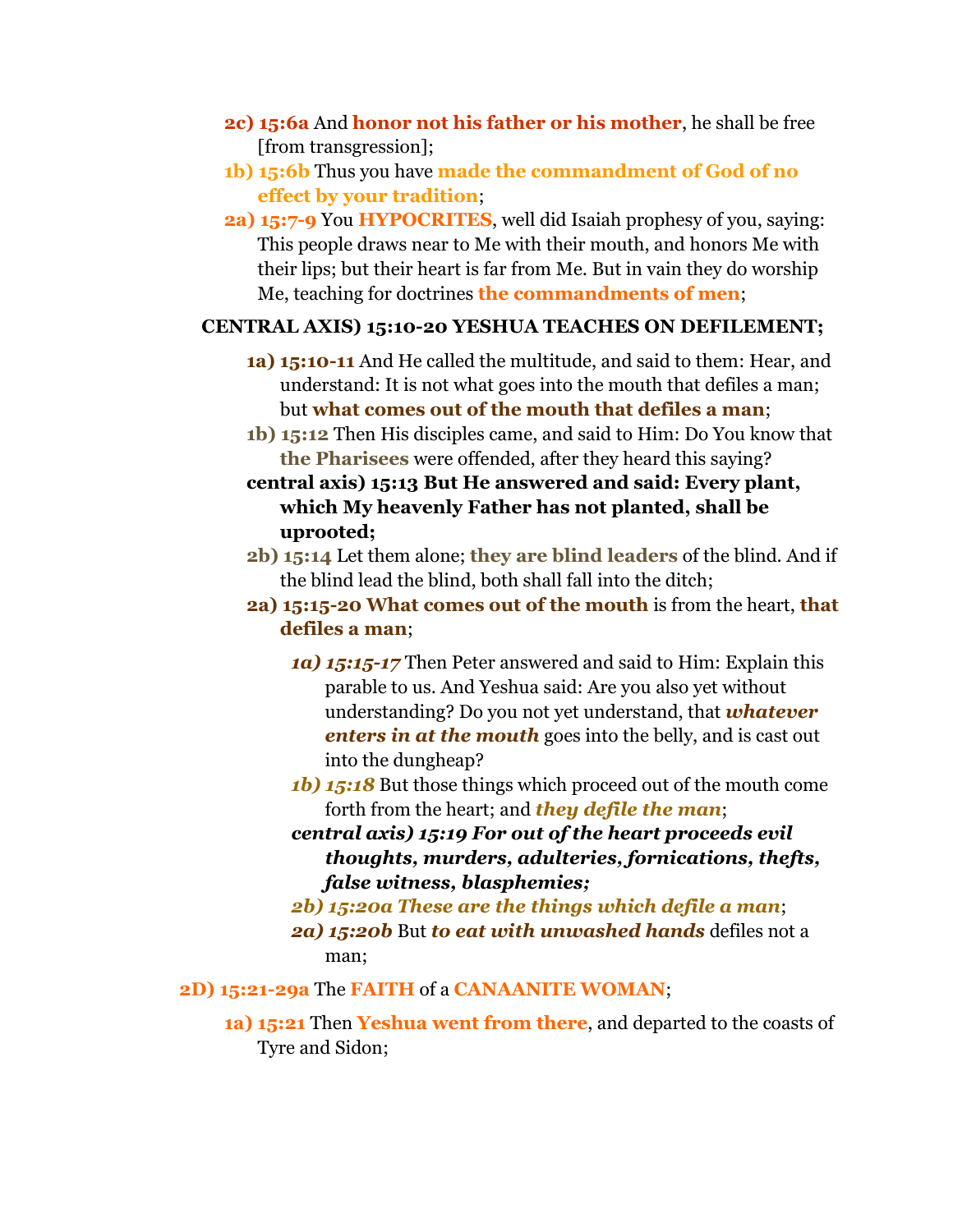- **1b) 15:22** And, behold, a **woman of Canaan** came out of the same coasts, and cried to Him, saying: Have mercy on me, O Lord, son of David; **my daughter is grievously vexed with a devil**;
- **1c) 15:23a** But **He answered her not** a word;
- **1d) 15:23b** And His disciples came and sought Him, saying: Send her away; for **she cries after us**;
- **1e) 15:24** But He answered and said: I am not sent but to the **lost sheep of the house of Israel**;
- **central axis) 15:25 Then she came and worshiped Him: saying, Lord, help me;**
- **2e) 15:26** But He answered and said: It is not right to take **the children's bread**, and to cast it to dogs;
- **2d) 15:27** And **she said, Truth, Lord**: yet the dogs eat of the crumbs which fall from their masters' table;
- **2c) 15:28a** Then **Yeshua answered** and said to her;
- **2b) 15:28b O woman**, great is your faith; let it be done to you even as you will. And **her daughter was made whole** from that very hour;
- **2a) 15:29a** And **Yeshua departed from there**;
- **2C) 15:29B-30** And **CAME NEAR TO THE SEA OF GALILEE**; and went up into a mountain, and sat down there. And great multitudes came to Him, having with them those that were lame, blind, mute, maimed, and many others, and cast them down at Yeshua's feet; and **HE HEALED THEM**;
- **2B) 15:31** Then the multitude wondered, when **THEY SAW** the mute speak, the maimed made whole, the lame walk, and the blind see: and **THEY GLORIFIED THE GOD OF ISRAEL**;

## **2A) 15:32-39 FEEDING THE FOUR THOUSAND**;

- **1a.1) 15:32a** Then Yeshua called His disciples to Him, and said: I have compassion on the multitude, because they have continued with Me now three days, and **have had nothing to eat**;
- **1a.2) 15:32b** And **I will not send them away fasting**, lest they faint on the way;
- **1b) 15:33a** And His disciples said to Him: Where should we find so much **bread** in the wilderness;
- **1c) 15:33b As to fill so great a multitude**?
- **1d) 15:34** And Yeshua said to them: How many loaves do you have? And they said: **Seven**, **and a few little fishes**;
- **central axis) 15:35 And He commanded the multitude to sit down on the ground;**